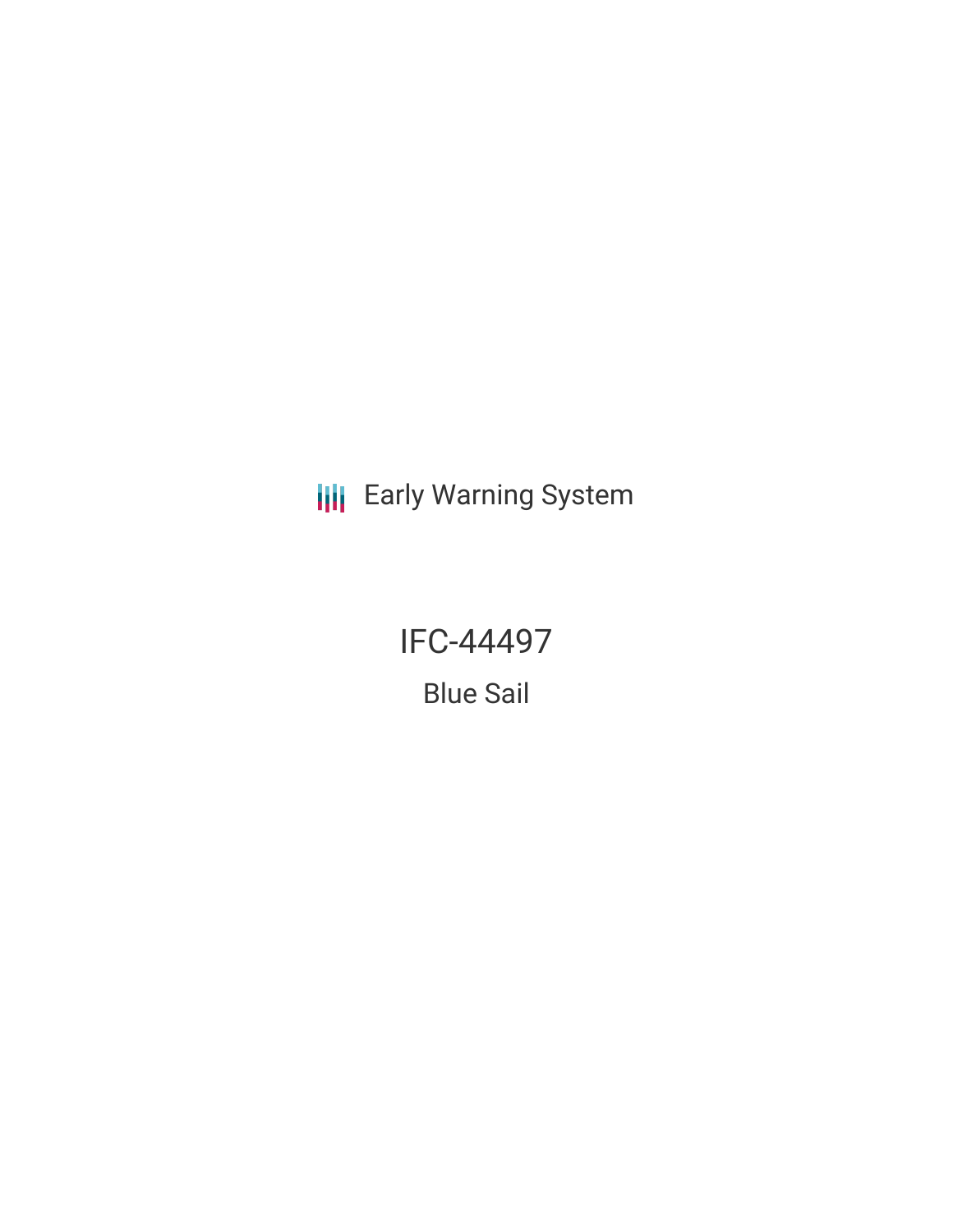# **Quick Facts**

| <b>Countries</b>               | China                                   |
|--------------------------------|-----------------------------------------|
| <b>Specific Location</b>       | Zibo, Shandong Province, China          |
| <b>Financial Institutions</b>  | International Finance Corporation (IFC) |
| <b>Status</b>                  | Approved                                |
| <b>Bank Risk Rating</b>        | B                                       |
| <b>Voting Date</b>             | 2021-03-03                              |
| <b>Borrower</b>                | BLUE SAIL MEDICAL CO., LTD.             |
| <b>Sectors</b>                 | Industry and Trade                      |
| <b>Investment Type(s)</b>      | Loan                                    |
| <b>Investment Amount (USD)</b> | \$150.00 million                        |
| <b>Loan Amount (USD)</b>       | \$150.00 million                        |
| <b>Project Cost (USD)</b>      | \$350.00 million                        |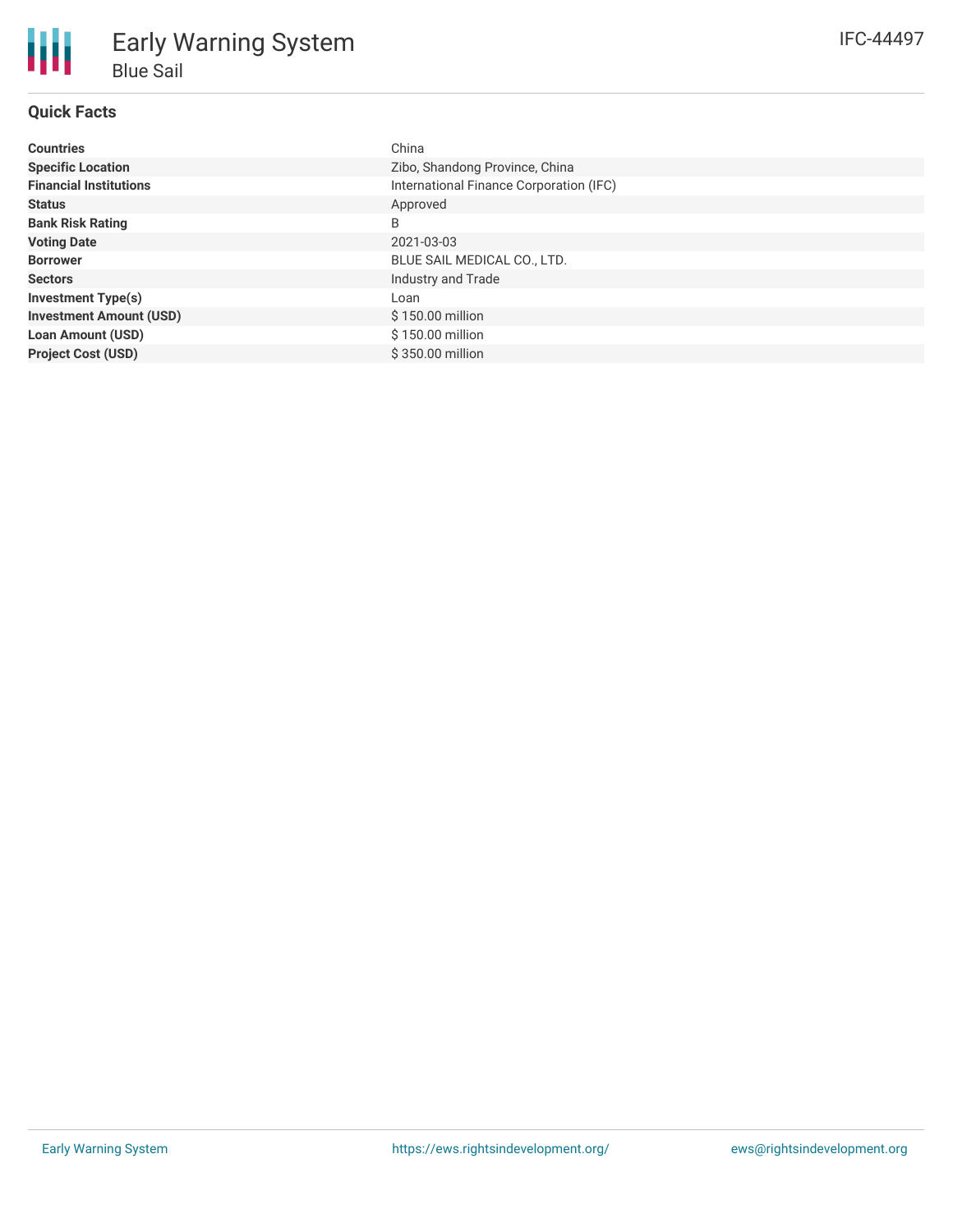

# **Project Description**

According to the bank document, "Blue Sail Medical Co., Ltd. ("Blue Sail", or the "Company") is a medical consumables manufacturer in China and a manufacturer of medical gloves. Due to the COVID-19 pandemic, there has been a demand surge for medical gloves around the globe. The Company is planning to set up a new plant with an annual capacity of 20-billion nitrile gloves in Zibo, a tier-4 city in Shandong Province (the Project) to meet the demand surge".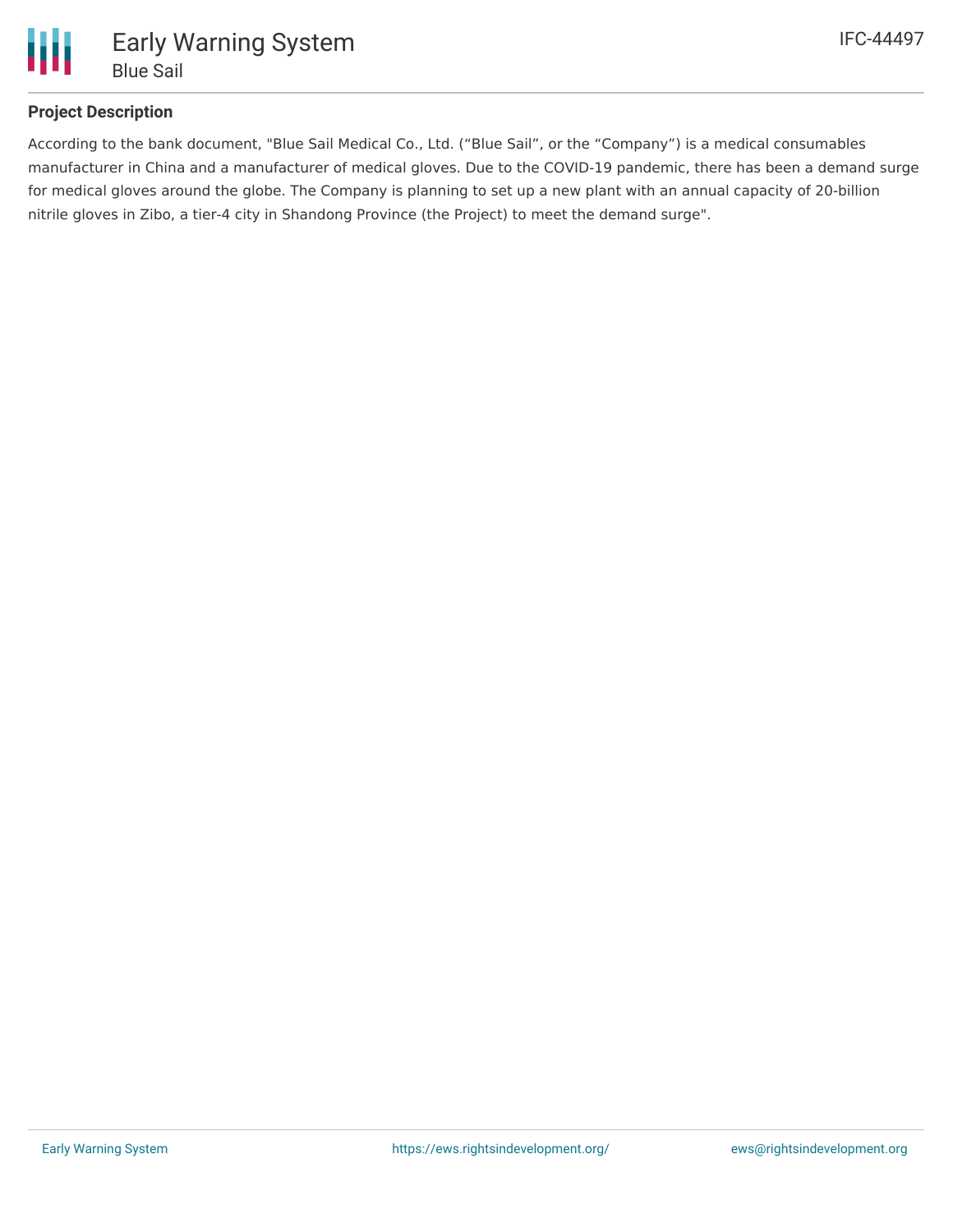

## **Investment Description**

• International Finance Corporation (IFC)

The Project cost is estimated to be up to US\$350 million, which will be funded by the Company's internal cash generation as well as a 7-year A loan of up to US\$150 million from IFC.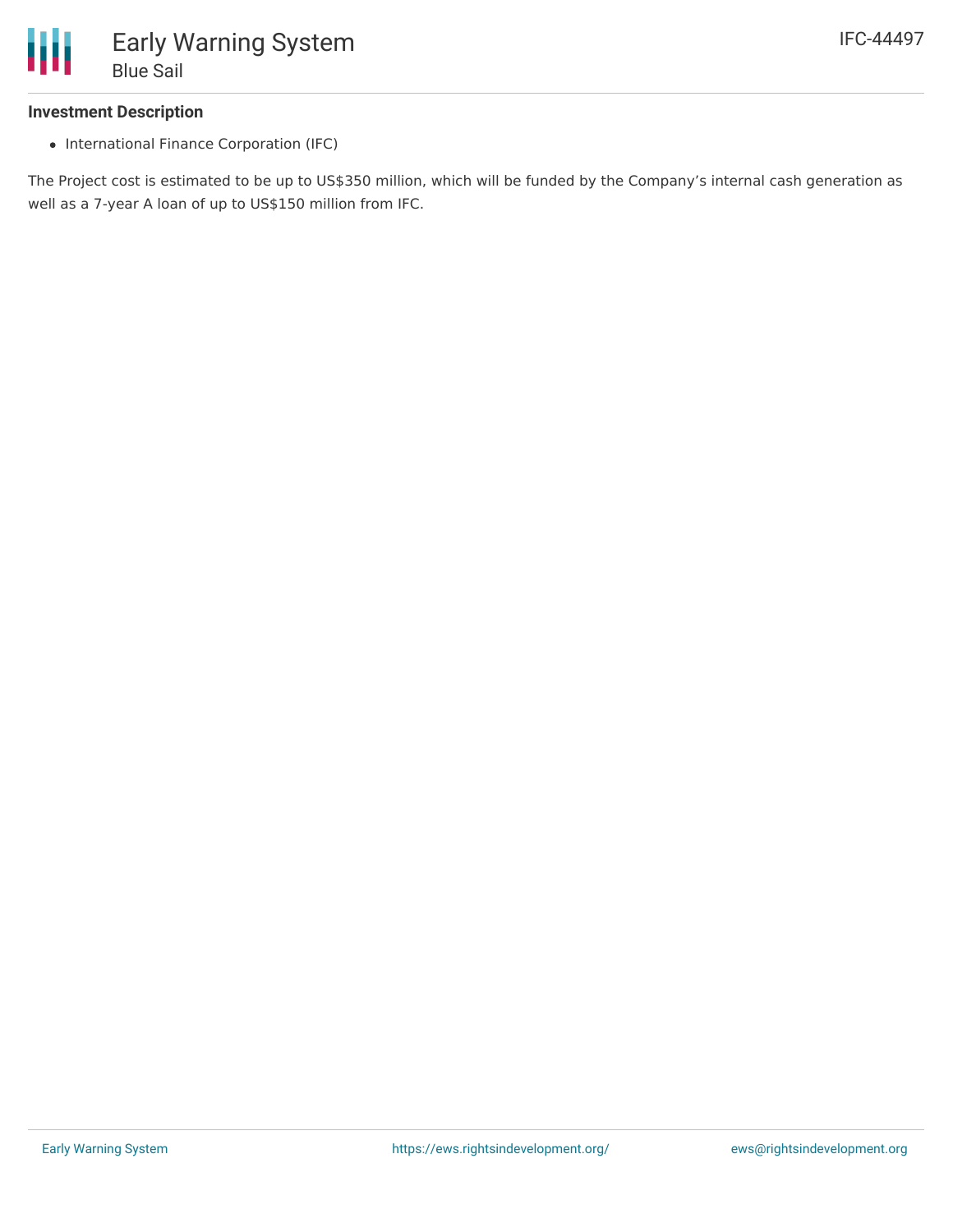

# **Private Actors Description**

Mr. Zhenping Li is the founder of Blue Sail and currently holds 29.86% of the Company's stakes. The rest are public float.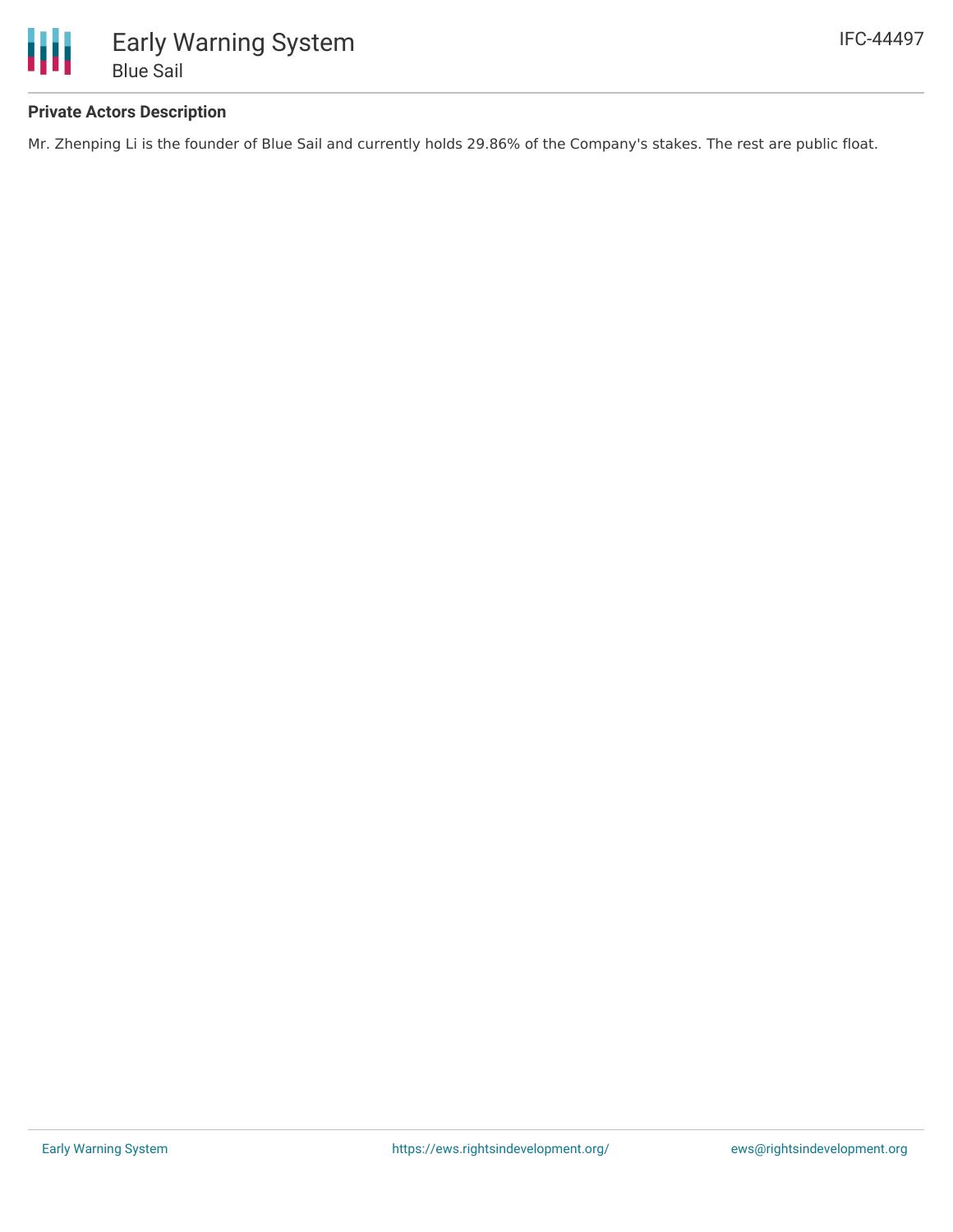

| <b>Private Actor 1</b> | <b>Private Actor</b><br>1 Role | <b>Private Actor</b><br>1 Sector | <b>Relation</b>          | <b>Private Actor 2</b>      | <b>Private Actor</b><br>2 Role | <b>Private Actor</b><br>2 Sector |
|------------------------|--------------------------------|----------------------------------|--------------------------|-----------------------------|--------------------------------|----------------------------------|
|                        | $\overline{\phantom{0}}$       | $\overline{\phantom{0}}$         | $\overline{\phantom{0}}$ | Blue Sail Medical Co., Ltd. | Client                         | $\overline{\phantom{0}}$         |